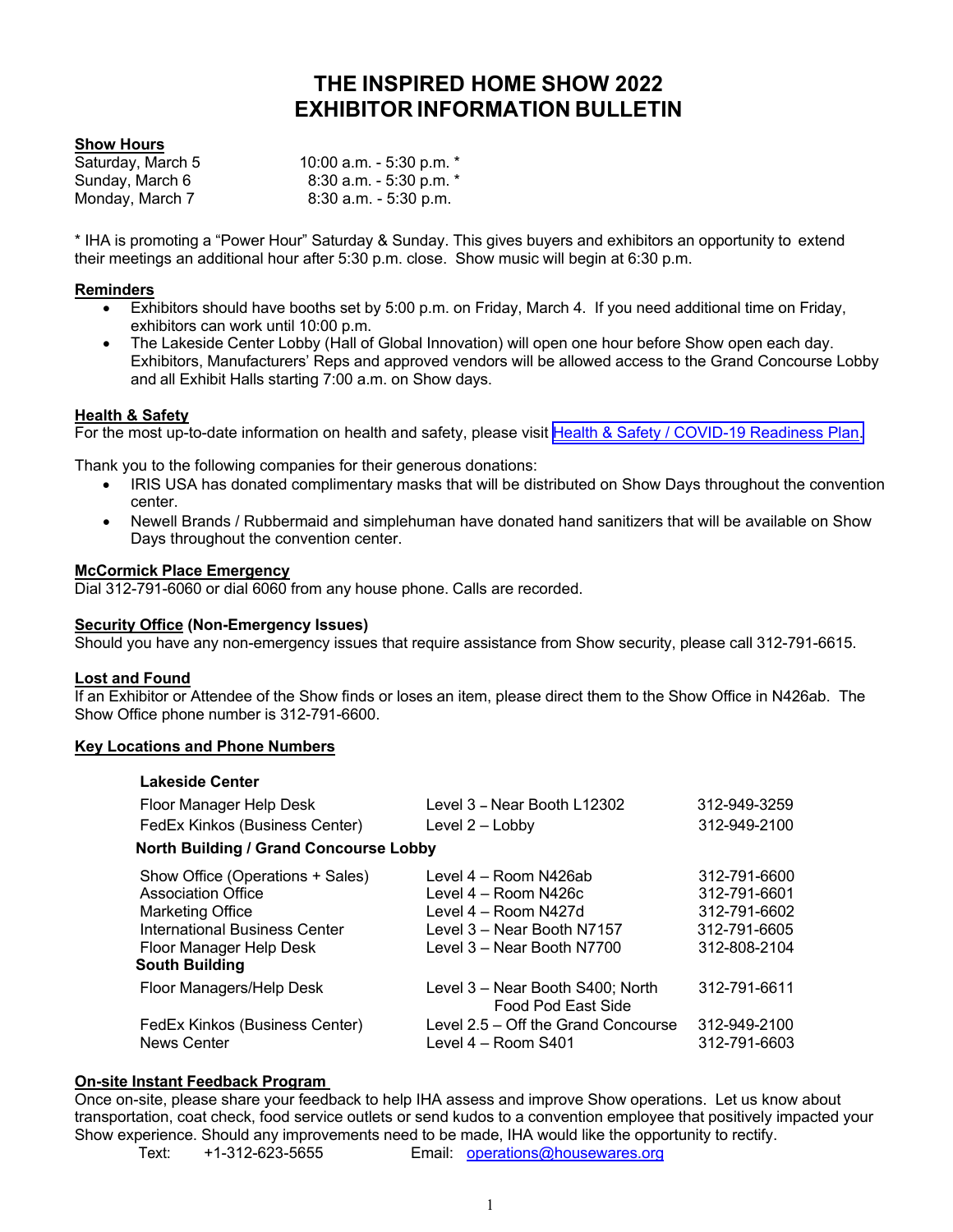# **Health and Safety Requirements**

All show participants are required to demonstrate proof of vaccination (boosters not necessary) OR produce a negative Covid-19 test (PCR or Antigen/Rapid) that has been professionally applied within 72 hours prior to arrival. Natural immunity is also accepted for those individuals with proof of positive, verifiable Covid-19 test taken at least 10 days before the Show's opening and no longer than three months before the Show's opening.

- Registrants received a show-branded email from our official partner, Cleared4, asking to provide the necessary health documentation.
- Once approved by Cleared4, registrants will receive an Express Badge Pick-Up email with scannable barcode for easy show badge printing on-site.
- Express Badge Pick-Up emails will begin being sent on February 21. To expedite the badge pick-up process, please bring your Express Badge Pick-Up e-mail (on personal device or a print-out) to one of the on-site Express Badge Pick-up locations (see below).

If someone on your team (who is already registered) did not receive an email from Cleared4, please have them visit [Cleared4's record locator](https://share.theinspiredhomeshow.com/e3t/Btc/I6+113/cWgtl04/VWHr4K2g4mJjW1vc-8F3HbMXfW5q0Twr4FJt4_N7xs-wc3lLB3V1-WJV7CgF1vW6PbBd396Plx6W62dg-97_LdY4W1xQWFl1zRRHgW94-Wbf3y0RHbVqbFy032HgfJVJ03JC79Ps61W7wq3Pf7KsQdSW6-HwmR13wGspVYjBBR6_WnJlW2ffj5_46zsJvW39tm2h1J_7_pW52Gx464JmSqmW9kCN422v2DRwW1KLK261Nzf8ZVhB5Kb8C8wS9VKJGPc45Cz84W3p1X2M2WwD1pW3f3QWt7wYZh9W2Qj1wX3QDXNFVLxsQp9cxr9n3mzV1) and enter their email. Please ensure they are entering the same email address used for their Show registration as the two systems are connected. Once the record is found, they will then be able to upload their health documents.

# **FREE On-Site COVID-19 Testing**

There will be (2) on-site Covid-19 testing locations available from **Wed., March 2 - Tue., March 7 from 8 am – 5 pm**. To book an appointment in advance, you can use the links below. Walk-ins are welcome.

[South Building, Level 1, Meeting Room S105a](https://www.prism.org/theinspiredhomeshowsouthbuilding) [North Building, Level 1, Meeting Room N140](https://www.prism.org/theinspiredhomeshownorthbuilding) Appointments can be booked ahead of time for Show entry requirements or for return travel home. Both (PCR) and Rapid Antigen Tests will be available. That said, if a negative test is needed for Show entry, we encourage tests to be completed in advance and uploaded into Cleared4's system.

If you must test on-site for Show entry, you will want to wait for your rapid test results (an estimated 15 minutes). Once confirmed negative, the health care worker from Prism Health Lab will provide a confirmation card. You will then go to a typist in a full-service registration area to present your confirmation card for badge printing.

#### **Registration Information**

IHA is no longer mailing badges in advance of the Show. All registrants can pick up their badges in Chicago at one of the locations below. After health documentation is approved, registrants will receive an Express Badge Pick-Up confirmation email with a scannable barcode. Everyone must pick up their own badge. A photo ID will be required to claim badges. Badge reprints will not be allowed. A \$100 registration fee starts at 12:01 a.m., Saturday, March 5 for all new registrants. Please make sure your team has their show badge with them during the early days of move-in.

**Full-Service Registration Locations:** (Including Express Badge Pick-Up)

South Building – Level 1, Room S103 North Building – Level 2, Lobby

| Date                | <b>Hours</b>               |
|---------------------|----------------------------|
| Monday, February 28 | $10:00 - 3:00$ (Only S103) |
| Tuesday, March 1    | $8:00 - 5:00$              |
| Wednesday, March 2  | $8:00 - 5:00$              |
| Thursday, March 3   | $8:00 - 5:00$              |
| Friday, March 4     | $8:00 - 7:00$              |
| Saturday, March 5   | $7:00 - 5:30$              |
| Sunday, March 6     | $7:30 - 5:30$              |
| Monday, March 7     | $7:30 - 4:30$              |

#### **Express Badge Pick-Up Mobile Carts:**

South Building – Level 1, West Transportation Lobby Lakeside Center – Level 2, Lobby North Building – Level 1, Lobby

| Date                | Hours          |
|---------------------|----------------|
| Monday, February 28 | $7:30 - 8:00$  |
| Tuesday, March 1    | $7:30 - 8:00$  |
| Wednesday, March 2  | $7:30 - 8:00$  |
| Thursday, March 3   | $7:30 - 8:00$  |
| Friday, March 4     | $7:30 - 10:00$ |
| Saturday, March 5   | $7:30 - 8:00$  |
| Sunday, March 6     | $7:30 - 8:00$  |
| Monday, March 7     | $7:30 - 4:30$  |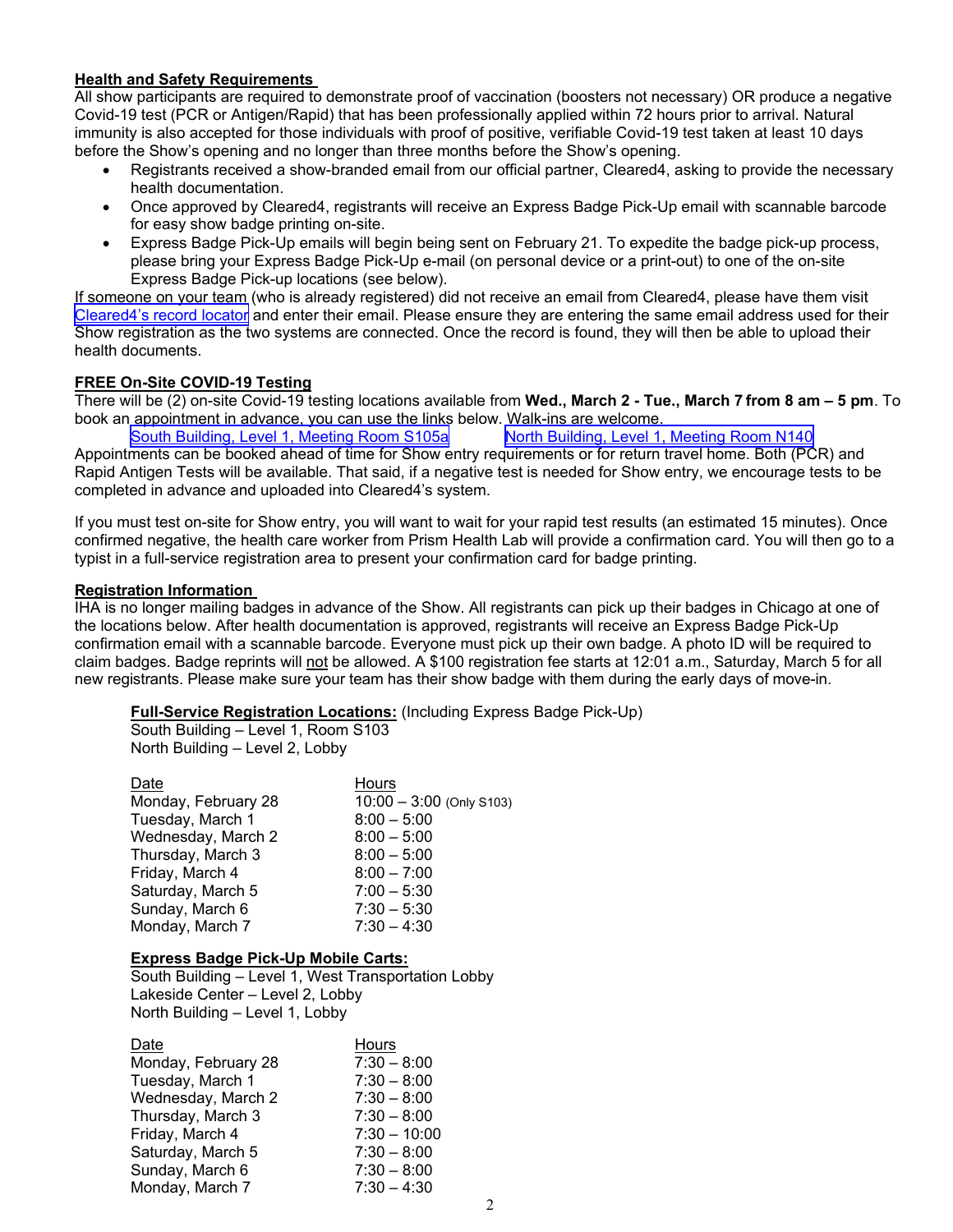**Express Badge Pick-Up Mobile Cart (Available Early for Move-In)** South Building – Level 3, Grand Concourse, Near Escalators to Level 4

| Date                  | Hours          |
|-----------------------|----------------|
| Thursday, February 24 | $7:30 - 3:30$  |
| Friday, February 25   | $7:30 - 3:30$  |
| Saturday, February 26 | <b>CLOSED</b>  |
| Sunday, February 27   | <b>CLOSED</b>  |
| Monday, February 28   | $7:30 - 8:00$  |
| Tuesday, March 1      | $7:30 - 8:00$  |
| Wednesday, March 2    | $7:30 - 8:00$  |
| Thursday, March 3     | $7:30 - 8:00$  |
| Friday, March 4       | $7:00 - 10:00$ |

# **Lead Retrieval**

Exhibitors reserving CompuLEAD Mobile, a hand-held badge scanner, may pick up their unit at the following locations:

- South Building, Room S104a
- North Building, Room N230
- Lakeside Center, Room E251

# **Exhibitor Services Center**

Exhibitor Services Centers are in each building. Utilize the center to obtain assistance with orders for electrical, plumbing, gas, labor, cleaning, furniture, audio / visual, internet, telephones, photography, hostesses, floral, product donations and freight.

| Locations                                   | Freeman      | Freeman Electrical | Freeman Cleaning |
|---------------------------------------------|--------------|--------------------|------------------|
| Lakeside Center, Level 2 (Room E252)        | 773-473-8196 | 312-791-7096       | 312-791-6640     |
| North Building, Level 2 (Room N230)         | 773-473-8195 | 312-791-7097       | 312-791-6640     |
| South Building, Level 2.5 (Under food pods) | 773-473-8194 | 312-791-7098       | 312-791-6640     |

#### **Exhibitor Technical Services - Internet, Telephone, Cable Access Television**

McCormick Place's Exhibitor Technical Service (ETS) is responsible for providing internet, telephone, and cable access. ETS has a service desk in the North and South Buildings within the Exhibitor Services Center as well as their own counter at Gate 37 in the Lakeside Center. The on-site telephone numbers are:

| Lakeside Center, Level 2 (Gate 37 – near mtg. room E253a)    | 312-791-6208 |
|--------------------------------------------------------------|--------------|
| North Building, Level 2 (Room N230)_                         | 312-808-3030 |
| South Building, Level 2.5 (Under food pods on Exhibit Floor) | 312-567-8240 |

#### **Complimentary Wi-Fi Service**

The International Housewares Association is proud to offer complimentary Wi-Fi at the McCormick Place Convention Center. Wireless internet access is available for laptops, tablets, phones, and other mobile devices. This service is offered as a convenience for light web browsing, it should not be used for "mission critical" purposes in your booth.

For best results, your device / computer must have an 802.11 b/g/n Wireless Network Interface Card (Integrated, PCMCIA or USB). Security is, as always, a major concern, so please ensure that you have anti-virus and firewall software installed and updated.

The SSID (network name) to look for on your mobile device is: "The Inspired Home Show"

#### **Freeman Concierge Service**

Available during move-in, Freeman Concierges will be on the Show floor carrying iPads to easily retrieve orders placed with Freeman including electrical and plumbing. For your convenience, the status of orders can be checked immediately on the Show floor and new orders can also be taken at your booth. Use [Freeman's Online Mobile app](https://www.freeman.com/find-show/?keyword=inspired+hom) to place orders, receive notifications, track freight and much more, all in the palm of your hand!

#### **Hardware Supplies Now Available at McCormick Place**

McCormick Place will have various hardware supplies available for purchase starting on Monday, February 28th. If you need last minute items for your booth set up and tear down, save time by purchasing them at the FedEx Office located in the South Building, Level 2.5. Commonly used items such as tool kits, batteries, tape, cleaning products, hanging supplies, light bulbs, ladders, shelving, etc. will be available.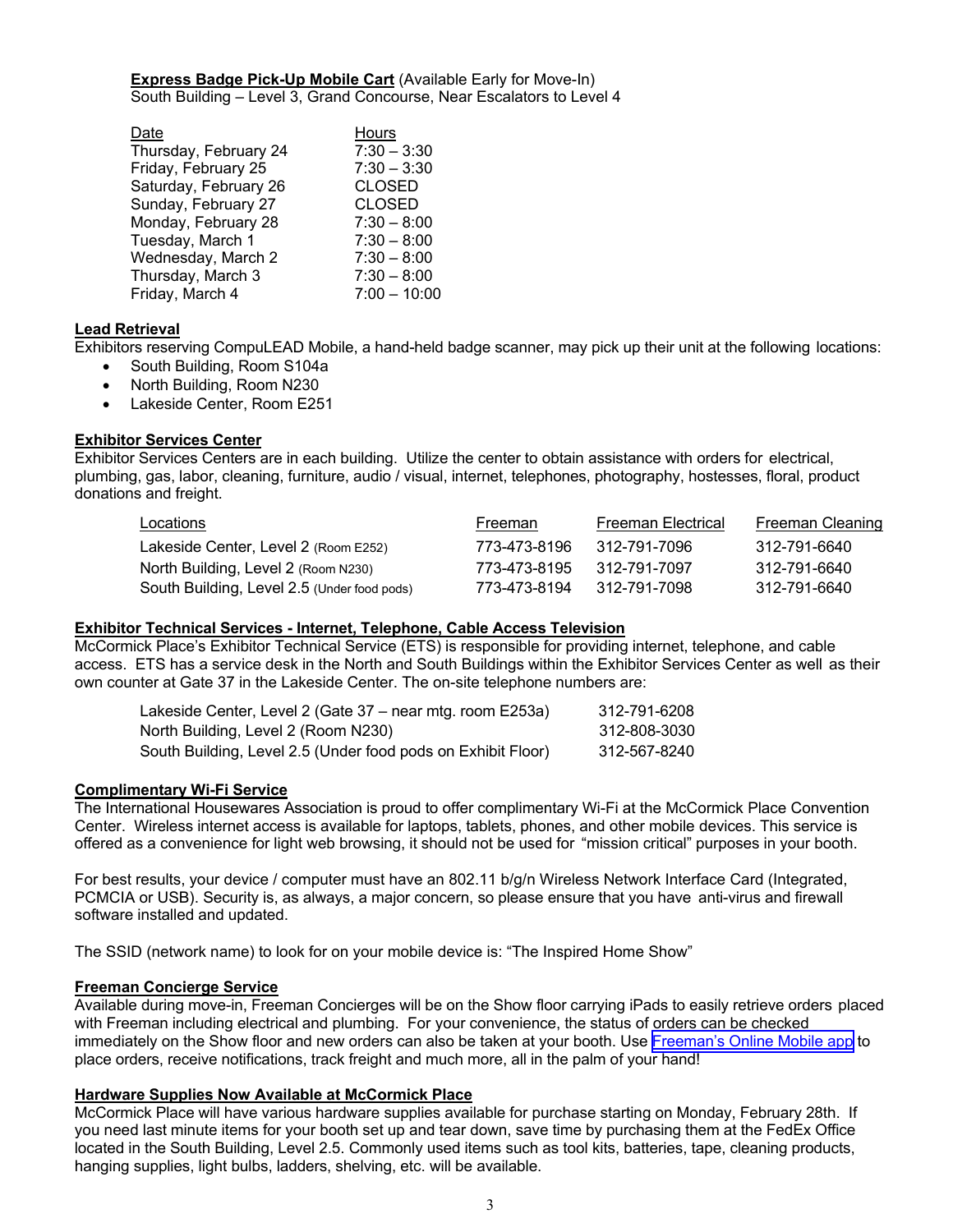# **TIHS Mobile App**

The free [TIHS mobile app](http://m.theinspiredhomeshow.com/) puts the power of Connect 365 (online directory) on your phone. Download the free app on iTunes or Google Play by searching "IHA Housewares" or you can use the below QR code.



This app is helpful to:

- Search for exhibitors by company name, categories or product
- View customized floor plans and create a path to optimize your time on-site (for buyers)
- Learn about Show events, scroll through educational sessions in the Innovation Theater or obtain a list of celebrity chefs appearing in the Cooking Theater
- Review important show information

# **Walkable Food Service Options:**

McCormick Place is surrounded by a growing community called "McCormick Square" which now includes several hotel options and new culinary experiences. Please see the list of walkable food options on Attachment A.

*Effective January 3, 2022, the city of Chicago requires proof of vaccination when dining in establishments where food or beverages are consumed, including, but not limited to, restaurants, bars, fast food establishments, coffee shops, tasting rooms, cafeterias, food courts, dining areas of grocery stores, breweries, wineries, distilleries, banquet halls, and hotel ballrooms. If planning to use the establishment's seating, please be prepared to show your proof of vaccination. If taking your items to go, proof of vaccination is not required.* 

# **Exhibitor Personal Consumption**

If ordering delivery from a restaurant for staff member consumption, delivery personnel cannot leave their vehicles. The Exhibitor MUST meet the driver at designated locations to hand carry the food back to their booth.

Lakeside Center – Gate 30

South Building – Gate 4 North Building – Gate 22

More information can be found on McCormick Place's [Exhibitor Personal Consumption Policy](https://www.theinspiredhomeshow.com/pdf/McCormick-Place-Exhibitor-Personal-Consumption-Policy.pdf) document.

#### **Free Meeting Rooms on Exhibit Floors**

Complimentary meeting rooms are on each Exhibit floor. The rooms are soundproof and can comfortably fit up to ten people conference style. No food or beverage is allowed in these rooms and there is a two-hour maximum. Only registered Buyers and exhibitors of the Show may use these rooms. An attendant outside the room will reserve rooms in two-hour increments.

If you require a meeting room during move-in, please contact Joe Clark jclark@housewares.org for more information on a McCormick Place meeting room rental.

#### **Demonstration Clean-Up Areas**

For exhibitors that prepare food at the Show, clean-up areas with a working utility sink and cleaning supplies are available on each Exhibit floor. Please report any operation issues to your Help Desk/Floor Manager.

> Lakeside Center: Booth L13344 North Building: Booth N8757

South Building: South Food Pods, Northeast Side

# **Transportation Services**

Transportation information is provided on our [Transportation Webpage](https://www.theinspiredhomeshow.com/attend/hotels-and-travel/travel/)**.** Once on-site, information can be found at any information counter as well as the transportation dedicated counter just outside the Metra train station entrance in the South Building, Level 2.5.

- On Show days (AM), complimentary shuttle bus service will be available to South and North/Lakeside.
- On Show days (PM), complimentary shuttle bus service will be available from South and Lakeside. Shuttle bus service will NO LONGER pick-up at the North Building of McCormick Place
- Mid-day shuttle service is not available.
- Taxi service will be provided to and from each building. Ride share is encouraged.
- Take advantage of the free Metra train to and from McCormick Place. Access from the South Building, Level 2.5. Downtown stations are near the block hotels. Free Metra train passes are available in the Show app.
- Rideshare companies, such as Uber and Lyft, can pick up and drop off at McCormick Place. Below are the designated pickup and drop-off locations:

 South Building: Gate 4 Lakeside Center: Gate 38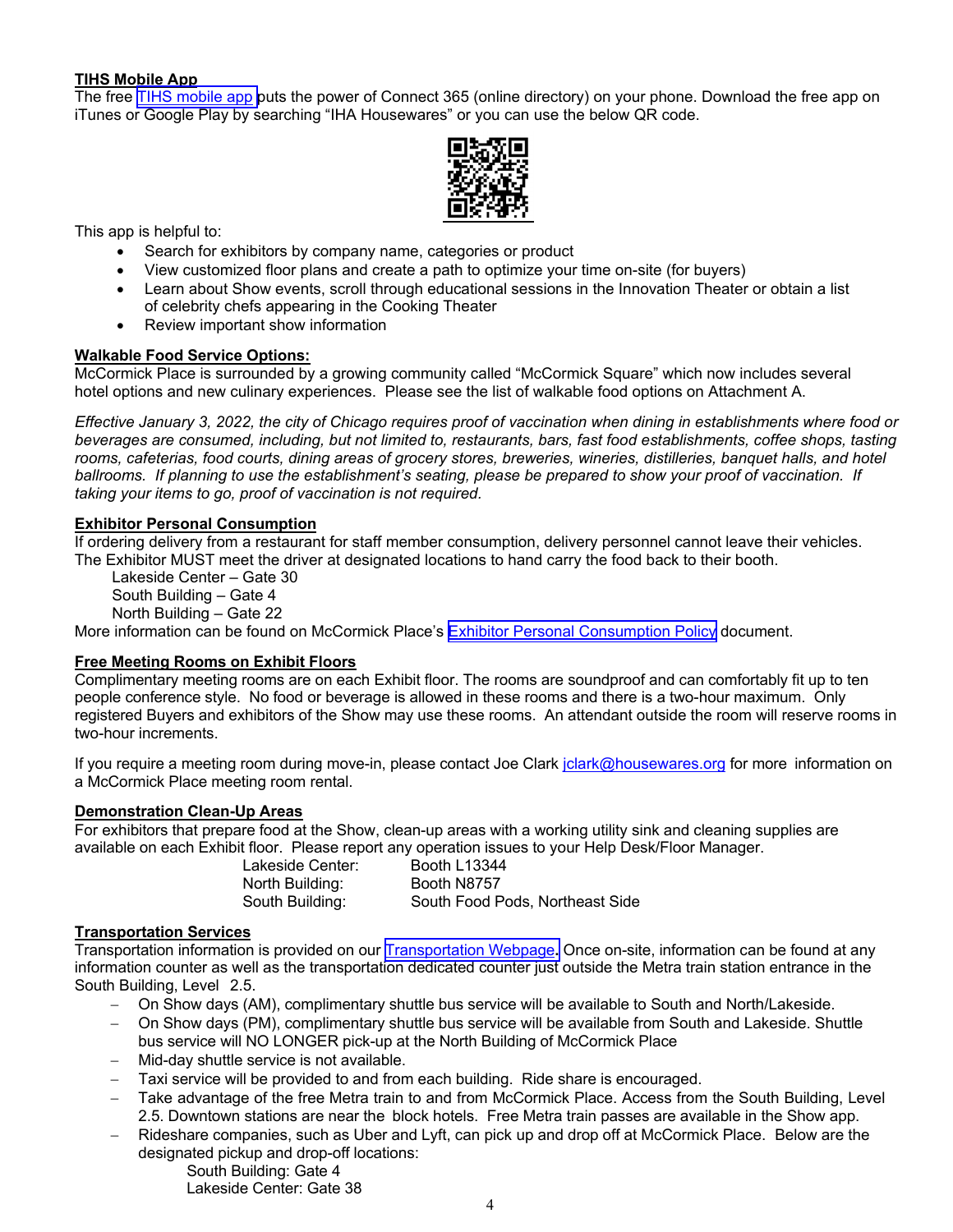# **Labor Reform / Expanded Exhibitor Rights / Cost Savings**

- **Install / Dismantle**  Exhibitors can set up and dismantle their own booth of ANY SIZE or you can work side by side labor and assist. However, exhibitors setting and dismantling their own booth structure must be full time employees and employed with the exhibiting company for at least six months.
- **Display Labor Rates**  Make sure to check the display labor rates your company is being charged. If you are not using the Show's General Contractor, Freeman, as your booth installer, please review the rates your company is being charged to see if they are comparable to the advance rates listed below that IHA has negotiated.

| <b>Straight Time:</b> | \$124.25 |
|-----------------------|----------|
| Time-and-a-Half:      | \$186.25 |
| Double Time:          | \$248.50 |

 **Utility Services / Labor Rates** - IHA has chosen Freeman to provide all electrical and plumbing services for the 2022 Show. Please see the advance rates below.

| Electrical Labor |          | <b>Plumbing Labor</b> |          |
|------------------|----------|-----------------------|----------|
| Straight Time:   | \$109.00 | Straight Time:        | \$120.00 |
| Time-and-a-Half: | \$163.50 | Time-and-a-Half:      | \$180.00 |
| Double Time: l   | \$218.00 | Double Time:          | \$240.00 |

 **Install / Dismantle** - Be sure to review [IHA's Electrical FAQ f](http://www.housewares.org/pdf/esm/IHAElectricalFAQ.pdf)or additional ways to cut costs**.** The Exhibitor Bill of Rights is the protection of your rights and the right to request a review of your invoices. If you have any questions or feel that your Exhibitor rights are not being complied with, please contact the following McCormick Place personnel via e-mail or telephone. Be prepared to discuss the details of your experience and provide a written report with any corresponding documentation.

| <b>Exhibitor Rights Hotline:</b> | 312-791-7299 | No E-mail                   |
|----------------------------------|--------------|-----------------------------|
| Alichia Johnson:                 | 312-791-7186 | ajohnson@mpea.com           |
| Patrick Allen:                   | 312-791-6551 | pallen@mpea.com             |
| Tom Cassell:                     | 312-617-0115 | tcassell@mccormickplace.com |

- **Food Service**  SAVOR…Chicago is the food service provider at McCormick Place. SAVOR offers an improved quality and variety of food offerings as well as the speed of delivery within McCormick Place.
	- Exhibitors can bring their own food and beverage items into McCormick Place. However, any items brought in from the outside must only be for the exhibitors' personal consumption.
	- If ordering delivery from a restaurant, delivery personnel cannot leave their vehicles. The Exhibitor MUST meet the driver at designated locations to hand carry the food back to their booth.
		- Lakeside Center Gate 30
		- South Building Gate 4<br>North Building Gate 22
		- North Building Gate 22
- **Reduce Material Handling/Drayage Charges** The Automobile and Small Utility Vehicle (ASUV) Program allows Exhibitors to unload and load automobiles and small utility vehicles at designated locations without hiring union labor. This is an option for exhibitors that have small shipments. Utilizing this program will eliminate any material handling/drayage charges.
	- There are no weight restrictions and exhibitors will be able to use their own manual carts and 2-wheel dollies to transport their materials. Cart and dollies will not be available on-site.
	- Exhibitors will have a maximum of 20 minutes to unload and load their materials. Vehicles cannot be left unattended, so it is recommended to work as a 2-person team.

| ASUV Program hours are: |  |
|-------------------------|--|
| Inbound:                |  |
| Thursday, March 3       |  |
| Friday March 4          |  |

.

8:00 a.m. - 12:00 p.m. & 12:30 p.m. - 4:30 p.m. 8:00 a.m. - 12:00 p.m. & 12:30 p.m. - 4:30 p.m.

Outbound:

Monday, March 7 5:30 p.m. – 11:00 p.m.

**IMPORTANT –** Reduce your material handling/drayage costs by eliminating special handling charges. Special handling charges can increase your expenses by 23% but can be avoided if shipments are packed correctly and do not require special handling when unloaded. For more shipping information, please go to the "Shipping Information" section of the online Exhibitor Services Manual.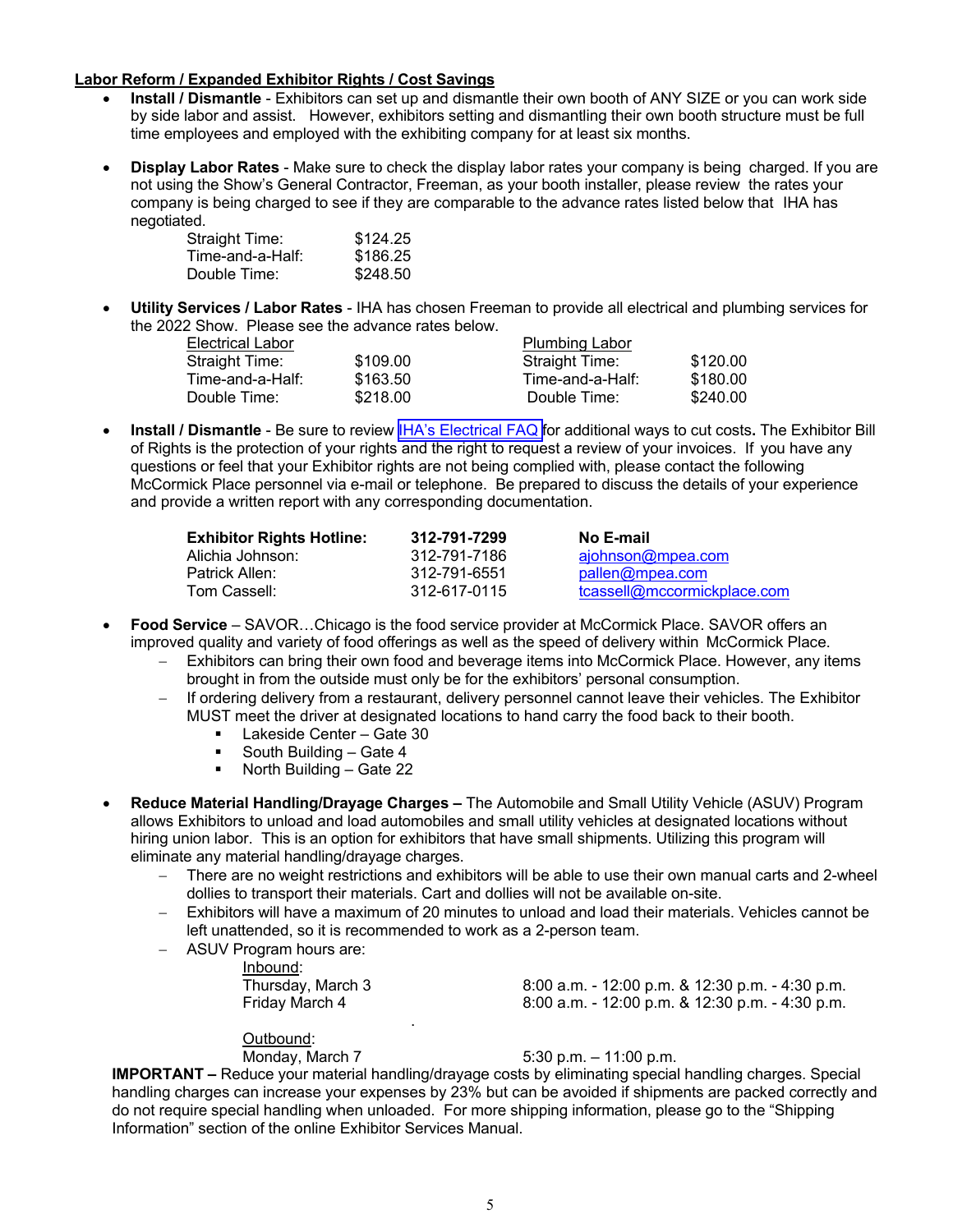# **Exhibitor-Appointed Contractors (EACs)**

For questions or problems related to union labor work rules and Exhibitor-Appointed Contractors (EACs) while at McCormick Place, please call Tom Cassell at 312-617-0115. If your EAC needs to pick up their wristbands on-site they will need to go to the Show Office, N426ab beginning on February 28. If arrangements need to be made in advance of February 28, the EAC can contact Joe Clark at jclark@housewares.org.

# **Security Measures**

IHA has made every effort to schedule maximum security for perimeter areas and has hired off-duty police officers during move-in and move-out. However, remember the following security tips:

- Store your valuables in the complimentary security lock-up area provided on each exhibit floor.
	- South Building East side of Hall, Near Booth
	- North Building, Level 3 Back of Hall (East Side)
	- Lakeside Center Near Booth L12702
- Keep purses, bags, and other packages in a safe place. Consider renting a security cage for your booth.
- Always wear your badge. Badges must not be loaned or given to other people and should NOT be discarded. This will help prevent others from using your identity to remove product from the Show floor.
- Store valuable items in locked rooms or boxes. Hiring a booth guard is also an option.
- If possible, exhibitors should designate one of your personnel or hire a booth guard to remain at your booth until the final pick-up of your shipment is complete.

# **No Cash Sales**

IHA is a not-for-profit organization committed to protecting our tax-exempt status. To ensure we follow all city, local and state taxing authorities and their regulations, with the support of the Board of Directors, we prohibit "cash sales" during the Show. "Cash sales" is defined as the purchase of goods where money transfers hands for the exchange of product. Violation of this policy may result in your company being barred from participation in future Shows. As the selling of product continues to be an issue, IHA will be more vigilant in the policing of this policy. Please note that Trade Guests and Industry Affiliates are **NOT** approved to remove any product from the Exhibit floor. Security will confiscate product given to Trade Guests or Industry Affiliates.

# **Product Donation Program (Charity Donations)**

Since selling product at the Show is prohibited, IHA has approved four charities to collect products from exhibitors at the close of the Show as part of our [Product Donation Program.](https://www.theinspiredhomeshow.com/pdf/Product-Donation-Program.pdf) We encourage exhibitors to donate their products to one of the charities listed below:

- K9's for Veterans
- Salvation Army
- Sertoma Centre
- Together We Cope

Those exhibitors who wish to dispose of all or part of their merchandise to these charities must obtain the appropriate forms at the Exhibitor Services Center in their building, starting Sunday, March 6 (after 12:00 noon).

#### **Photography Policy**

**During Show hours, Exhibitors are responsible for monitoring the photography or videotaping of their booth and product by attendees.** Only IHA, an approved photography company, or credentialed news media with a photography ribbon, will be allowed to photograph exhibits during Show hours. If you are hiring a company to photograph or film in your booth, please register them as Exhibitor-Appointed Contractors. Once approved, they will receive a vendor badge and photography ribbon in the Show Office, N426ab.

Take advantage of complimentary ["No Photography" signs](https://www.theinspiredhomeshow.com/exhibit/esk/no-photography-signs/) provided by IHA. An order form is available in the online Exhibitor Services Manual, under General Information / Show Guidelines icon.

#### **Designated Smoking Areas**

Smoking is prohibited in all enclosed areas of McCormick Place, including Exhibit halls, meeting rooms, lobbies, food service areas, hallways, stairwells, and parking garages. Smoking is also prohibited within 15 feet of any entrance to a smoke-free facility. There will be security at all exit doors to ensure smoking does not take place in unauthorized areas. For more information, please review a map of the [outdoor designated smoking areas.](http://www.housewares.org/pdf/esm/McCormickPlaceSmokingLocations.pdf)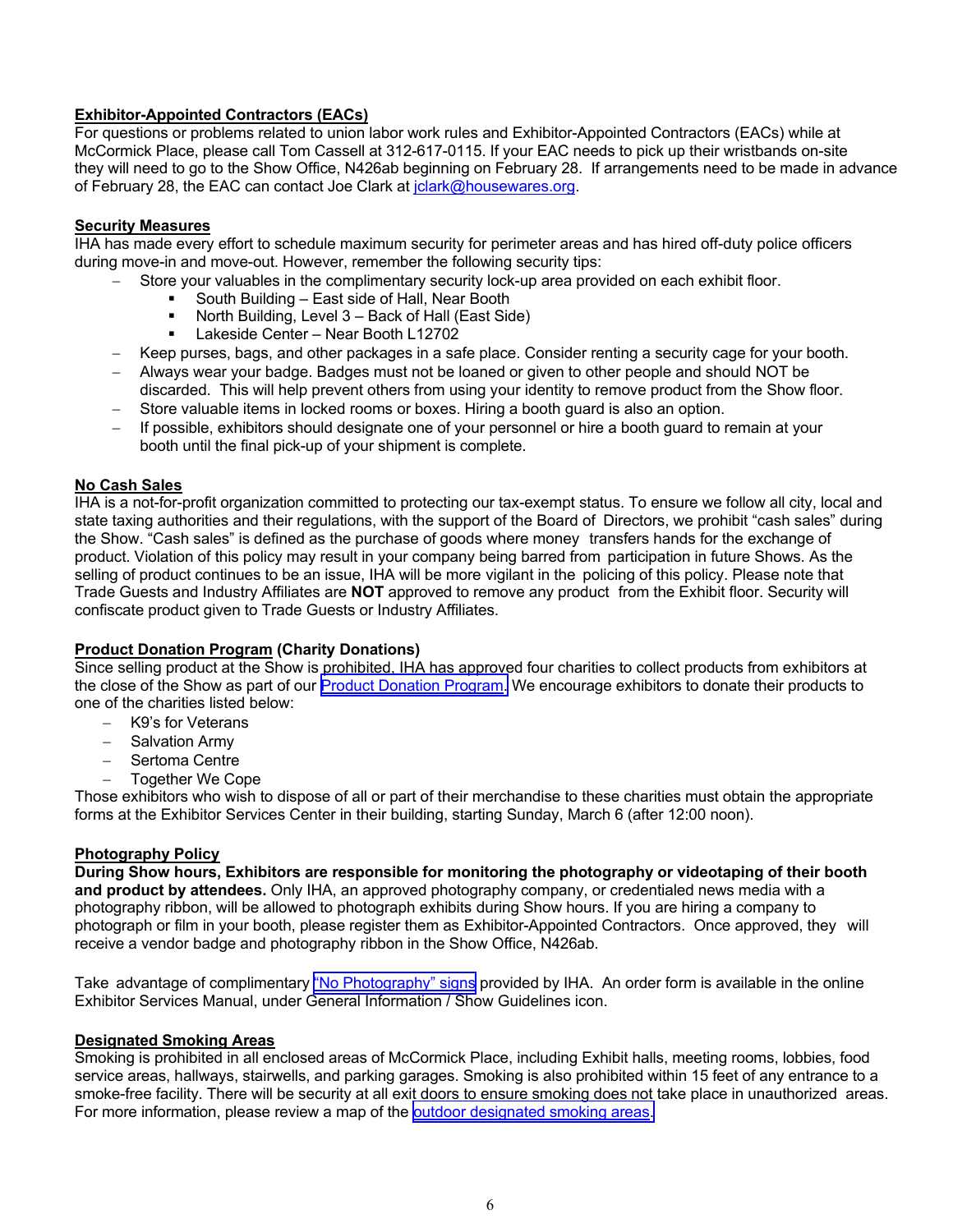# **Move-In Schedule**

| Thursday, February 24th | $8:00$ a.m. $-4:30$ p.m. | Lakeside Center                 |
|-------------------------|--------------------------|---------------------------------|
| Friday, February 25th   | $8:00$ a.m. $-4:30$ p.m. | Lakeside Center                 |
| Friday, February 25th   | 12:00 p.m. $-$ 4:30 p.m. | South Building & North Building |
| Saturday Feb 26th       | <b>DARK DAY</b>          |                                 |
| Sunday, February 27th   | DARK DAY                 |                                 |
| Monday, February 28th   | $8:00$ a.m. $-4:30$ p.m. | All Buildings                   |
| Tuesday, March 1        | $8:00$ a.m. $-4:30$ p.m. | All Buildings                   |
| Wednesday, March 2      | $8:00$ a.m. $-4:30$ p.m. | All Buildings                   |
| Thursday, March 3       | $8:00$ a.m. $-4:30$ p.m. | All Buildings                   |
| *Friday, March 4        | $8:00$ a.m. $-4:30$ p.m. | All Buildings                   |

*\* All booths should be set by Friday, March 4, 2022 at 5:00 p.m. Exhibitors may work later on Friday, March 4, 2022 if necessary.* 

# **Move-In Reminders**

- "KEEP CLEAR NO FREIGHT" aisles (fire aisles) MUST be kept clear during move-in.
- Century Maintenance will do sweeps throughout move-in and move-out, focusing on cardboard boxes, corrugated materials, visqueen, metal and trash. For your trash to be removed, please:
	- o Break down and flatten all cardboard boxes and place them at the edge of your booth, not in the aisles. You make it easier to handle and prevent recyclable boxes from becoming trash receptacles.
	- $\circ$  Stacked boxes may be construed as "empties" to be placed in storage and may not be removed. If you do want any boxes/containers returned at Show close, pick-up "Empty" stickers at the Exhibitor Services Center and adhere them on your items
	- $\circ$  Place all metal banding and wood materials separate from other trash at the edge of your booth.
- If there is excess trash in the aisles, please contact the Help Center in your building.
- Exhibitors or Exhibitor-Appointed Contractors wanting to work before 7:00 a.m. or past 6:00 p.m. must complete an [Extended Work Authorization Form](https://www.theinspiredhomeshow.com/wp-content/uploads/2020/02/170207b58f4_5-Security-ExtendedWorkAuth.pdf) that should be submitted to your Sales Manager prior to the Show or from the Floor Manager / Help Desks located on each Exhibit floor.
- Storage behind exhibit structures is prohibited. Items will be removed and possibly discarded by the Fire Marshal.
- Exhibitors should have their exhibits and products completely set by **Friday, March 4 at 5:00 p.m**.
- No vacuuming can be done after 10:00 a.m. on Saturday, March 5.
- No one under 18 years of age is allowed on the Exhibit floor during move-in and move-out.
- Arrangements for special handling of product containers must be made in advance at the Freeman Service Desk to ensure storage and delivery of the containers back to your booth at the close of the Show.
- Pick up "Empty Labels" at the Exhibitor Services Center or Help Center / Floor Manager Desk. Place a label on each container. Labeled containers will be picked up and stored in non-accessible storage during the Show.
- Utility services will be supplied at the rear of the booth. Exhibitors should allow a one-foot corridor in the rear and six inches on one side of their booth to allow passage for utility personnel.
- To ensure maximum traffic flow on the exhibit floor, exhibitors building contiguous displays along main number aisles should have a 10' opening / entrance for every 30' of contiguous display.

#### **Show Break**

- Do not begin packing your booth or product until 5:31 p.m., the Show's official close.
- There should be no cash sales at the Show. Writing orders are encouraged but selling product on the exhibit floor is not allowed. Attendees will **NOT** be able to exit the exhibit floor with product purchased at the Show.
- As an exhibitor, you cannot leave the show floor with product unless a government issued photo I.D. is presented and matches your official Show badge.
- Do not leave your booth unattended after the Show closes. There are thousands of people on the exhibit floor after Show close. Product theft could occur if your booth is left unattended. Consider hiring a security guard or staggering break times.
- After Show close, exhibitors do have in-and-out privileges until 10:00 p.m., but only with proper identification defined as a government issued photo I.D. that matches your official Show badge. After 10:00 p.m., exhibitors are no longer allowed back on the exhibit floors. However, if exhibitors are already in the hall at 10:00 p.m., they may continue working.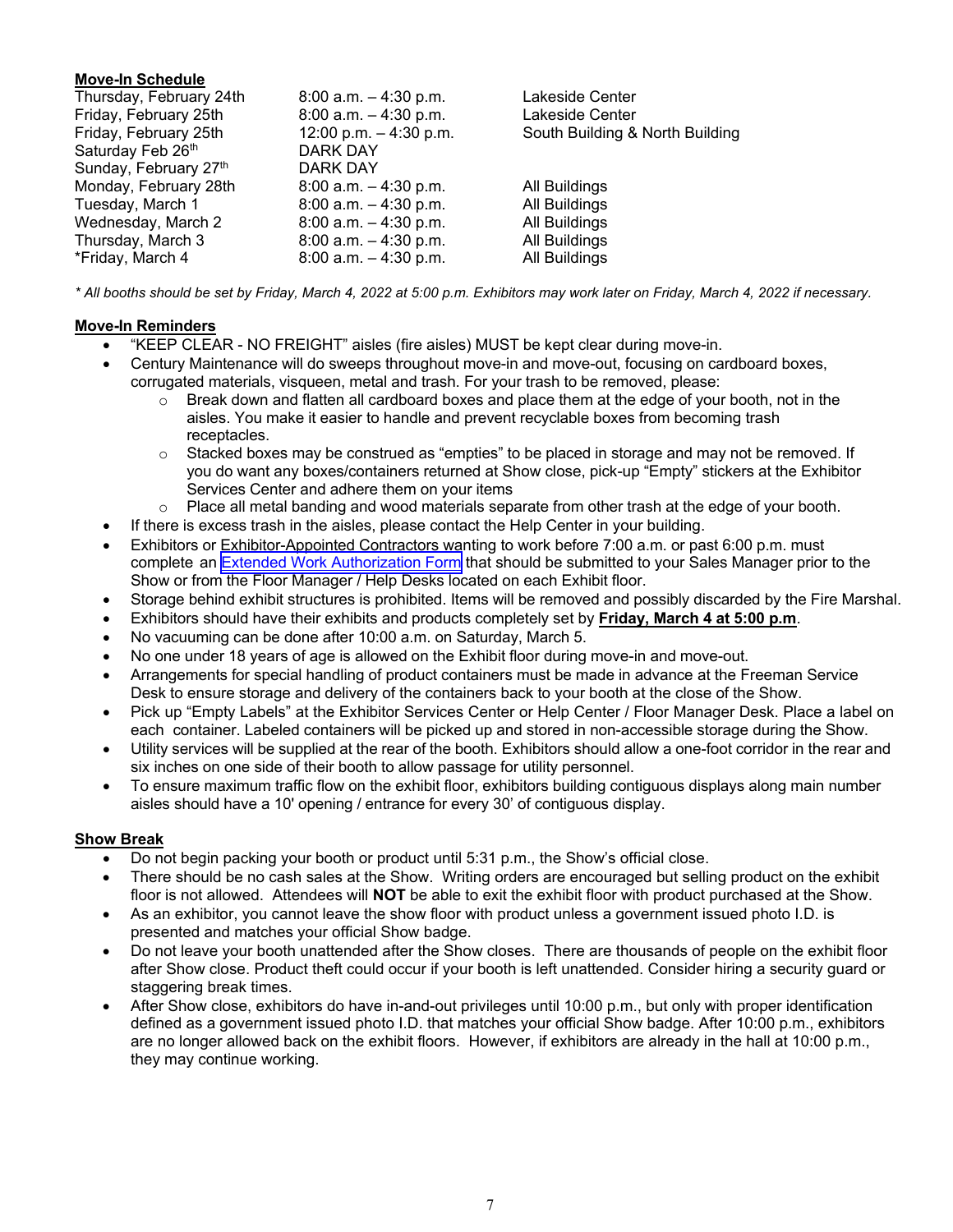# **Move-Out Schedule**

| Monday, March 7    | 5:31 p.m. $-$ 10:00 p.m. |
|--------------------|--------------------------|
| Tuesday, March 8   | 8:00 a.m. - 4:30 p.m.    |
| Wednesday, March 9 | $8:00$ a.m. $-4:30$ p.m. |
| Thursday, March 10 | $8:00$ a.m. $-4:30$ p.m. |
| Thursday, March 10 | 8:00 a.m. - 12:00 Noon   |
| Friday, March 11   | 8:00 a.m. - 12:00 Noon   |

**All Exhibit Halls** All Exhibit Halls All Exhibit Halls Lakeside Center North and South Buildings Lakeside Center .

**South & North Building Exhibitors** - All materials must be packed, Material Handling Agreements (MHA) turned by 12:00 noon on Thursday, March 10, 2022. Shipments will start being rerouted at 12:00 noon on Thursday, March 10.

**Lakeside Center Exhibitors** - All materials must be packed, and Material Handling Agreements (MHA) turned 12:00 Noon on Friday, March 11, 2022. Shipments will start being rerouted at 12:00 Noon on Friday, March 11, 2022.

#### **Crate Return Schedule**

The Show closes at 5:30 p.m. on Monday, March 7. The anticipated schedule to return cardboard boxes, fiber cases and empty crates for products will be as follows:

#### **Monday, March 7, 2022**

| 5:31 p.m. | Begin removal of aisle carpeting.                                                         |
|-----------|-------------------------------------------------------------------------------------------|
| 6:30 p.m. | Begin returning cardboard boxes, fiber cases, specially marked product containers and all |
|           | empty crates. Reminder: Empty containers will be returned to booths in random order.      |

# **Tuesday, March 8, 2022**

**2:00 a.m.** Anticipated completion of returning all crates

# **Move-Out Reminders**

- The dismantling process begins at 5:31 p.m., Monday, March 7. If Exhibitors are observed tearing down early at the 2022 Show, they will receive a \$1,000 violation fee or may be barred from future Shows.
- At the close of the Show, the empty containers will be returned to booths in random order.
- Exhibitors should not give the labor crew gratuities or products to receive their empty crates or cartons first. Please report any violations to IHA at (312) 791-6600.
- Fire regulations require that booth power be disconnected at 5:30 p.m., Monday, March 7. Electrical service to exhibits will be turned off at this time, unless a special request for power has been placed with Freeman Electrical Service Desk prior to 1:30 p.m. on Monday, March 7.
- At Show close, telephones should be disconnected and returned to the McCormick Place Exhibitor Technical Services Service Desk located in the Exhibitor Services Center. All telephones must be returned prior to 12:00 noon on Tuesday, March 8.
- Exhibitors are to arrange with their Exhibitor-Appointed Contractor to remove all trash from the booth area after dismantling. If not done, the Exhibitor will be charged for the removal of excess trash.
- If rented, be sure to return your lead retrieval unit within one hour after the Show closes to avoid a late fee to the credit card used for deposit by CompuSystems, Inc. (CSI)
- Freeman requires a Material Handling Agreement for all items that are being taken to the dock for outbound shipping. Exhibitors can begin preparing this document on the Freeman website through the Concierge Elite app or at the Exhibitor Services Center during move-in or during Show hours. A completed agreement will be given to Exhibitors prior to move-out. Once your shipment is packed and ready to be picked up, please return the Material Handling Agreement to the Exhibitor Services Center. Before Freeman schedules your pick-up, all your orders through the general contractor must be paid in full.
- Special arrangements can be made through Freeman to transport Exhibitor merchandise to the warehouse.
- Exhibitors will be responsible for making all arrangements with transportation companies for the prompt pickup of their shipments. If the Exhibitor does not designate a carrier, Freeman will be forced to use the designated Show carrier and reroute at the Exhibitor's expense.